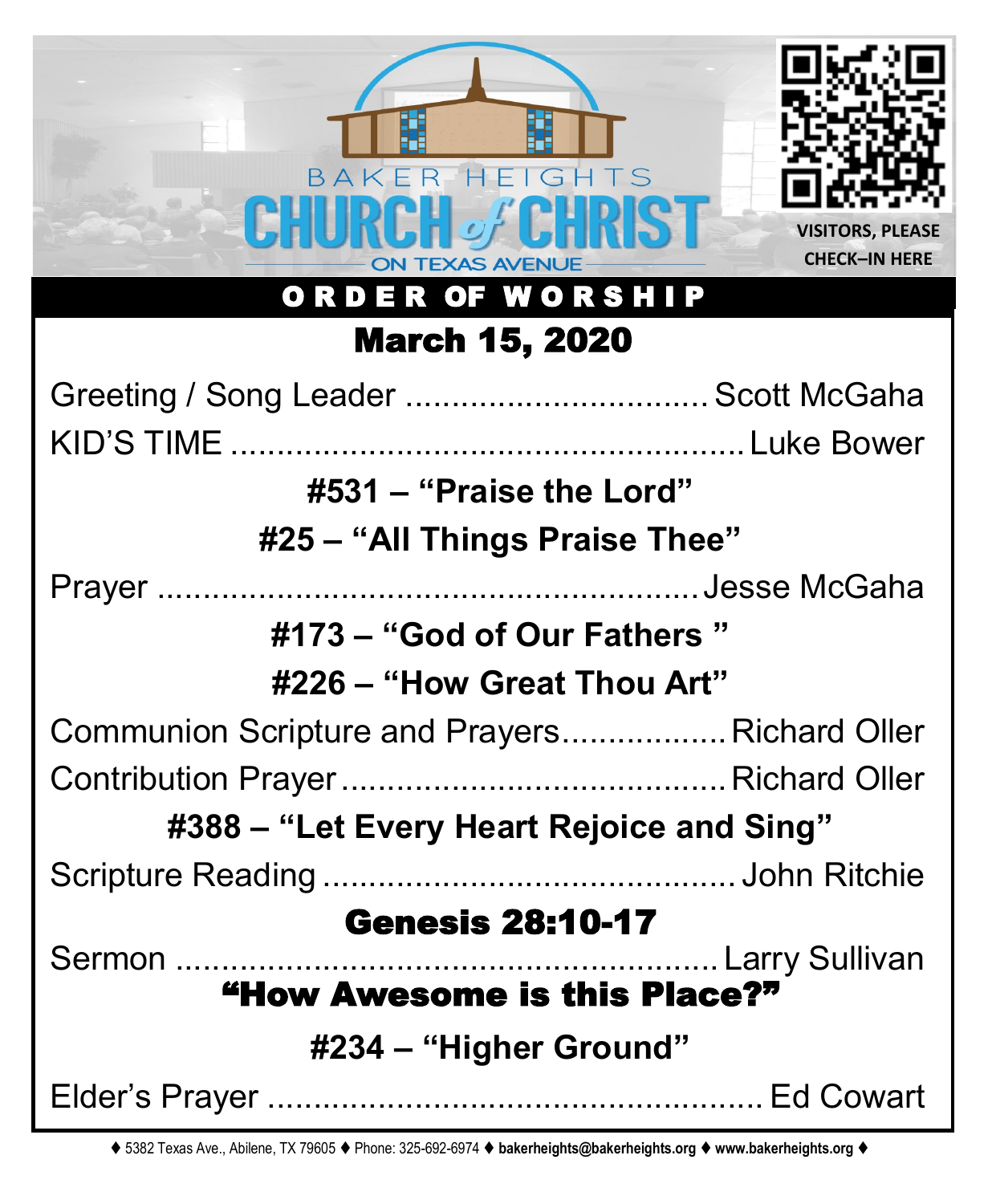## **Reaching Out to Our Community**

- $\Rightarrow$  Wisteria Nursing & Rehab. Service
	- 3202 S. Willis St Every Sunday
	- 1 pm To help, contact: **Charles Jacobs**
- $\Rightarrow$  University Place Services 6:30 p.m.
	- 1250 E.N. 10th St Every Sunday evening • To help, contact: **Hank Davis**
- $\Rightarrow$  Wisteria Place Services 3:30 p.m.
	- 3149 Wisteria Way To help, contact:
	- for Second Sunday − **Randy White**
	- for Third Sunday − **Kenneth Longley**
- $\Rightarrow$  "Redeeming the Tears"  $\bullet$  Depression and Grief Support Group ● Second Saturday of month ● See **Charles Goodnight** for info.

## **Home Bible Studies**

- Mon.● 6:00 p.m. 8323 North FM 1235 – **H&S Davis** home ● Daniel & Revelation
	-
- Tues. 6:00 p.m. 1210 Anson Ave. – **J&S Sumners** home
	- Reading Through the Word
- 4th Thurs. 6:30 p.m. C&S Jeter's home – see **James Sanderson** for info ● Other **Religions**

## YOUTH HAPPENINGS

- No LTC team practices (Spring Break)
- Sunday 03/15 Communion to the Homebound
- Sunday 03/15 University Place services



## "Greet one another with a holy . . . fist bump?"

Our news feeds are inundated lately with one single topic: the coronavirus and it's spread throughout the world. World-wide panic has broken out. Stock markets are crashing. One by one nations are finding themselves overwhelmed by what one reporter called "decision fatigue." We are growing weary of the whole thing and would like to get on with our lives

There has been a lot of blame-throwing (kind of like flamethrowing only with words) going on throughout the world. Nations try to tie the blame for the virus on other nations. Political parties use the virus and the ensuing panic to throw darts of blame at each other. Travel restrictions are in place and will surely increase. There are shortages. There is a lot of "panic-buying." People **are** panicking. People **are** afraid. People, even Christian people **are** looking for answers in the chaos.

In all of this, people of faith are called to show our world how those who claim to *"live by faith and not by sight"* respond in such times. The fact is, we are facing a crisis. We are facing what the WHO has called a pandemic. It is entirely possible that some of us will be personally affected by the virus. How will we respond in this testing of our faith? None of these things we have looked at form our identity as God's children. As our world scrambles for some solid footing, God's people remember words like*:* 

## *"Some trust in chariots and some in horses, but we trust in the name of the LORD our God." (Psalm 20:7)*

We must be realistic. We should take measures to protect ourselves and others. But above all else, we must be the trusting, faithful people who know that our God will do what is best and will see us through whatever comes!

*"Though the fig tree does not bud and there are no grapes on the vines, though the olive crop fails, and the fields produce no food, though there are no sheep in the pen and no cattle in the stalls, yet I will rejoice in the Lord, I will be joyful in God my Savior." (Habakkuk 3:17)*

# *Larry Sullivan*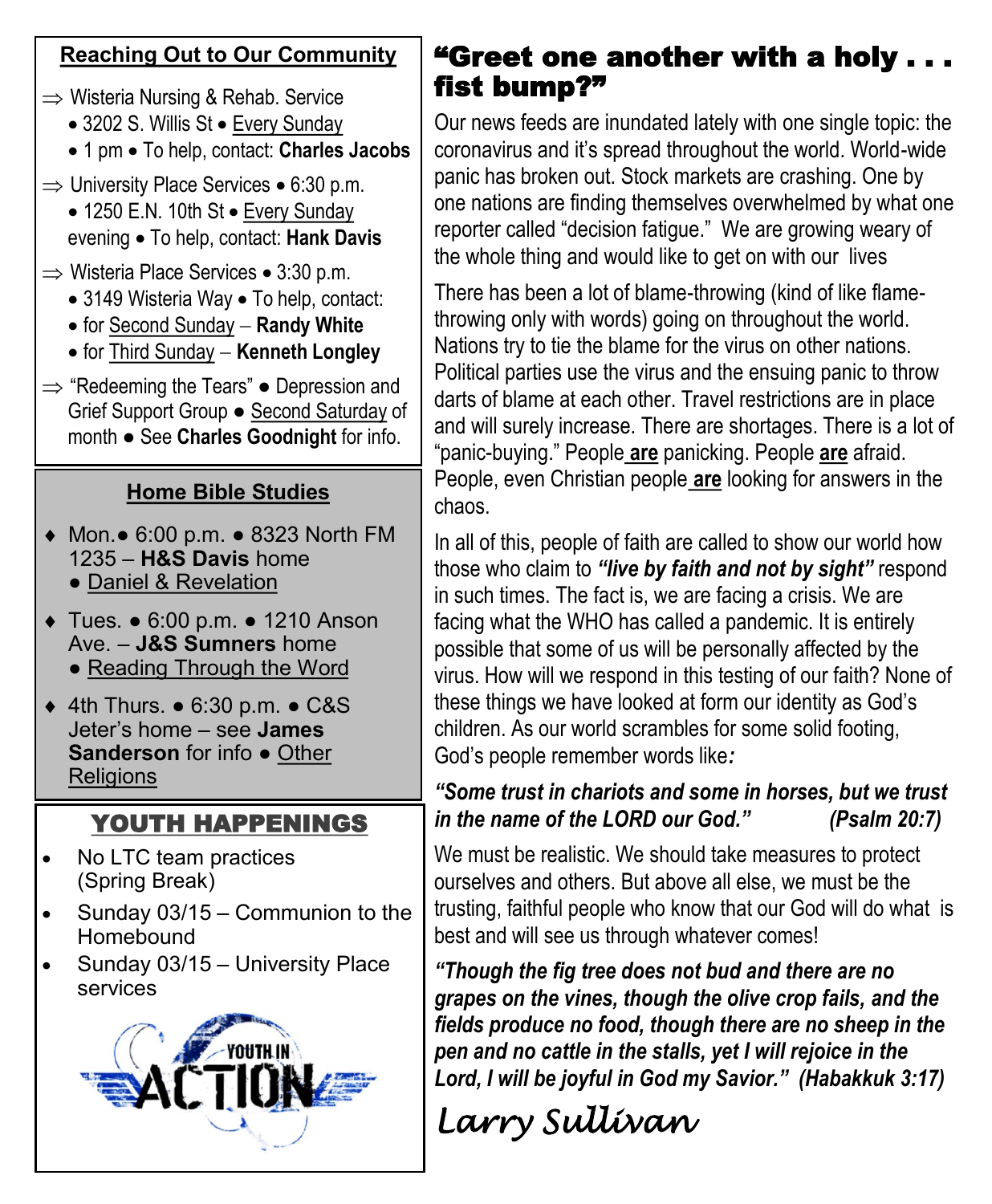## *PLEASE NOTE:*

- *All normal, weekly scheduled Bible classes & worship times at BHCC are listed on page 4 of the bulletin.*
- *All weekly scheduled Home Bible Studies & Nursing Home services are listed on page 2 of the bulletin.*

### **SUNDAY – MARCH 15**

- $\bullet$  Bible classes for all ages  $\bullet$  9 a.m.
- Worship Service 10 a.m. Auditorium **KID'S TIME**
- P.M. services 5 p.m. Auditorium CBC

## **MONDAY – March 16**

 Prayer conference call with **Floyd Miller** ● 8 – 9 p.m. ● Please call (605) 313-5695 ● Passcode is 718815

## **TUESDAY – March 17**

Ladies Bible class ● 10 a.m. ● Rm 35 ● James Sanderson

## **WEDNESDAY – March 18**

- Feeding the Flock 5:30 p.m. **HOT DOG** menu \$3 / person Jan Valentine (former member) fractured hip
- Food Pantry Open 5 6 p.m.
- Bible classes for all ages 6:30 p.m. Short Devo follows
- ◆ Redeeming the Tears Grief & Depression Class Rm 17/19

#### **THURSDAY – March 19**

Men's Brown Bag Devo ● 12 noon ● Rm 10

#### **FRIDAY – March 20**

Family Game Night & Potluck ● 6 p.m. ● Rm 10

### **SATURDAY – MARCH 21**

Men's Brown Bag Breakfast ● 8:30 a.m. ● Rm 10

## **SUNDAY – MARCH 22**

- $\bullet$  Bible classes for all ages  $\bullet$  9 a.m.
- Worship Service 10 a.m. Auditorium **KID'S TIME**
- P.M. services 5 p.m. Auditorium CBC

## **PANTRY NEEDS**

Pie Filling ● Beef Stew ● Instant Potatoes ● Jelly ● Powdered Milk ● Salad Dressing ● Rice Krispies.

## **MARK YOUR CALENDAR**

- March 28th "Father / Son" Fishing Trip "Stay tuned"
- ◆ May 30th June 05th, "Sowing the Seed in 2020 campaign" – Reaching out to our BHCC area neighbors

## Please Welcome to BAKER HEIGHTS

**Christianne Robertson**

who placed Membership 03/08





## BHCC MEMBERS

**Jena Madeley** – chemo treatments **Ralph Procter** – Windcrest #13A **Tyler & Shandon Short** – job search **Nelda Stewart** – cancer free **Rex Tidwell** – surgery on foot 03/16

## FRIENDS & FAMILY

Travis Bennett (nephew of **Roxanne Hello**) Beth Boone (daughter-in-law **Nancy Taylor)** Lori Kashorek (friend of **J&D Hanson**) Philip Lana (brother-in-law of **Chris Lana)** Betty Mast (mother of **Pam Sullivan)** Mr. Short (father of **Tyler Short**)

Zambia: prayers to end political unrest

## **All Missionaries:**

**Chipata Bible College Staff & Students. All Military & First Responders**

## SYMPATHY TO THE FAMILY OF:

Jean Gibbs (grandmother of **Ryan King**) who died 03/05 in Dallas area

## CANCER FIGHTERS

| Jena Madeley                             | Lewis Maness |
|------------------------------------------|--------------|
| Kay Procter                              | Larry Taylor |
| Jesse Thomas                             | Minnie Woody |
| All family & friends dealing with cancer |              |

## HOMEBOUND MEMBERS

| Brenda & Eldon Amonett | <b>Phyllis Bonner</b> |
|------------------------|-----------------------|
| <b>Janet Bruns</b>     | Mamie Crane           |
| Norma Dotson           | Leroy & Mary Mason    |
| Jo Potter              | <b>Frances Pruett</b> |
| Melinda Simmons        | Dean & Nelda Stewart  |
| Laveta Youngquist      |                       |

**\*\*\* BHCC BUILDING FUND \*\*\* GOAL :- \$18,000 \*\*\* RAISED :- \$9,230 \*\*\***